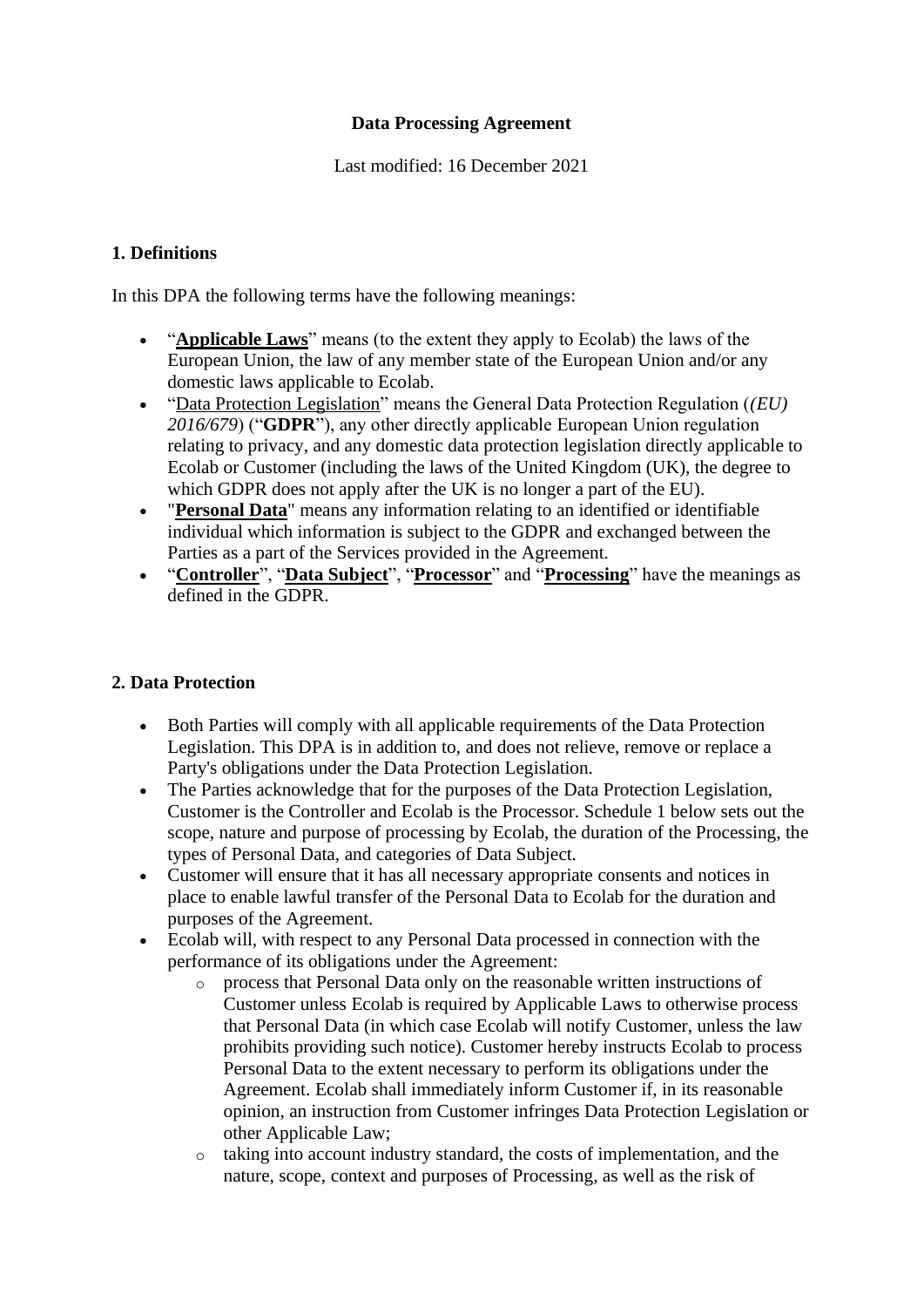varying likelihood and severity for impact on the individuals to whom the Personal Data relates, ensure that it has in place appropriate technical and organisational measures designed to ensure a level of security appropriate to the risk as identified in Article 32 of the GDPR, considering, in particular the risks associated with unauthorised or unlawful processing of Personal Data and accidental loss or destruction of, or damage to, Personal Data;

- o ensure that all personnel who have access to and/or process Personal Data are obliged to keep the Personal Data confidential; and
- o notify Customer without undue delay on becoming aware of a Personal Data breach;
- o taking into account the nature of the processing and information available to Ecolab, make available to Customer all information reasonably necessary to demonstrate compliance with this DPA and allow and contribute to audit, including inspections, conducted by Customer or another auditor mandated by Customer, as may be required by Data Protection Legislation, such audits to be held as far as reasonably possible at times, mutually agreed by both Parties, that are convenient to Ecolab and do not disrupt the day to day business activities of Ecolab;
- o taking into account the nature of the processing and information available to Ecolab, reasonably assist Customer in responding to a Data Subject request and in ensuring compliance with its obligations under the Data Protection Legislation with respect to security, impact assessments and consultations with supervisory authorities or regulators;
- o reasonably cooperate with Customer and take such reasonable commercial steps as are requested in writing by Customer to assist it in the investigation, mitigation and remediation of a Personal Data breach; and
- o at the written direction of Customer, delete or return Personal Data and copies thereof to Customer on termination or expiration of the Agreement unless required by Applicable Law to store the Personal Data. If Customer fails to provide direction with regard to such Personal Data within a reasonable time, not to exceed sixty (60) days following such termination or expiration, then Ecolab may retain or destroy such Personal Data without liability with respect thereto.
- Customer shall reimburse Ecolab for the cost of any assistance offered to Customer as described in this DPA (e.g. in Section 3.4) beyond what is reasonable taking into account the nature of the Processing.
- Customer consents to Ecolab appointing subprocessors of Personal Data under the Agreement in order for Ecolab to perform its obligations under the Agreement as described in the List of Subprocessors (which is available at [https://lobsterink.com/terms/sub-processors\)](file://///terms/sub-processors). Ecolab confirms that it has entered (or will enter) into written agreements with the subprocessors listed imposing the relevant obligations required by the Data Protection Legislation.
- Customer acknowledges that from time to time during the term of the Agreement, Personal Data will be transferred to third countries. To facilitate transfer of Personal Data to third countries, the Parties agree to enter into the EU Standard Contractual Clauses.
	- o Customer, as "data exporter", and Ecolab, as "data importer", hereby enter into, as of the Effective Date, the Standard Contractual Clauses for the transfer of Personal Data to processors established in third countries, Decision 2010/87/EU (the "SCCs") (the text of which is available at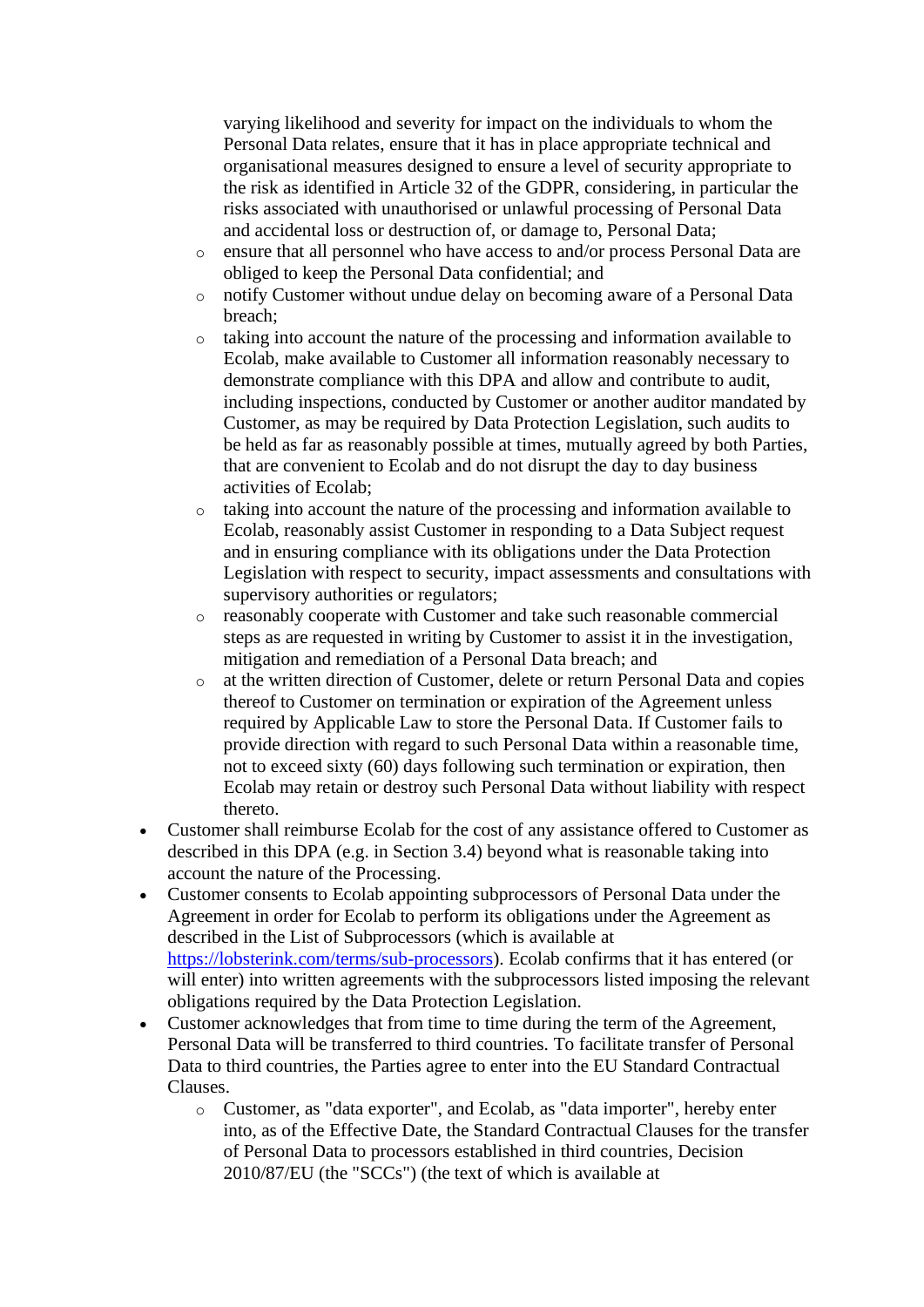[https://ec.europa.eu/info/law/law-topic/data-protection/international](https://ec.europa.eu/info/law/law-topic/data-protection/international-dimension-data-protection/standard-contractual-clauses-scc_en)[dimension-data-protection/standard-contractual-clauses-scc\\_en\)](https://ec.europa.eu/info/law/law-topic/data-protection/international-dimension-data-protection/standard-contractual-clauses-scc_en) which are incorporated by this reference and constitute an integral part of this Annex. The Parties are deemed to have accepted and executed the SCCs in their entirety, including the appendices.

- $\circ$  In cases where the SCCs apply and there is a conflict between the terms of the DPA and the terms of the SCCs, the terms of the SCCs shall apply.
- o The information contained in Schedule 1 of this DPA shall fulfill the requirements of the SCCs Appendix 1 (Description of Processing).
- o The terms of the Security Annex, available from Ecolab upon request, shall fulfill the requirements of the SCCs Appendix 2 (Technical and Organizational Measures).
- o At such time as the EU Commission, a Supervisory Authority, or a similar EU regulator modifies the SCCs, such SCCs shall apply upon their effective date. The Parties agree that the reference and hyperlink in Section 18(a) may be modified to include the new SCCs upon notice to Customer, without the need for subsequent agreement.

### **3. Customer Obligations**

Customer agrees that:

- It will comply with its obligations under the Data Protection Legislation;
- All of the Personal Data provided by it (or on its behalf) to Ecolab will be collected and provided in accordance with the Data Protection Legislation;
- Ecolab's processing of such Personal Data in accordance with this Agreement will not put Ecolab in breach of the Data Protection Legislation;
- If in its reasonable opinion Ecolab needs to revise this DPA in order to comply with the Data Protection Legislation, Customer agrees to enter into a written variation to make the amendments which in Ecolab's reasonable opinion are required.

# **SCHEDULE 1: Processing, Personal Data and Data Subjects**

1. Processing by Ecolab

• Scope:

Processing of Data Subjects' Personal Data for the purpose of providing online training services and associated reporting and support as described in the Agreement or other applicable documentation.

- Nature: For the purpose of providing the Services.
- Purpose of processing: Hosting, reporting, customer support or as otherwise described in the Agreement or other applicable documentation.